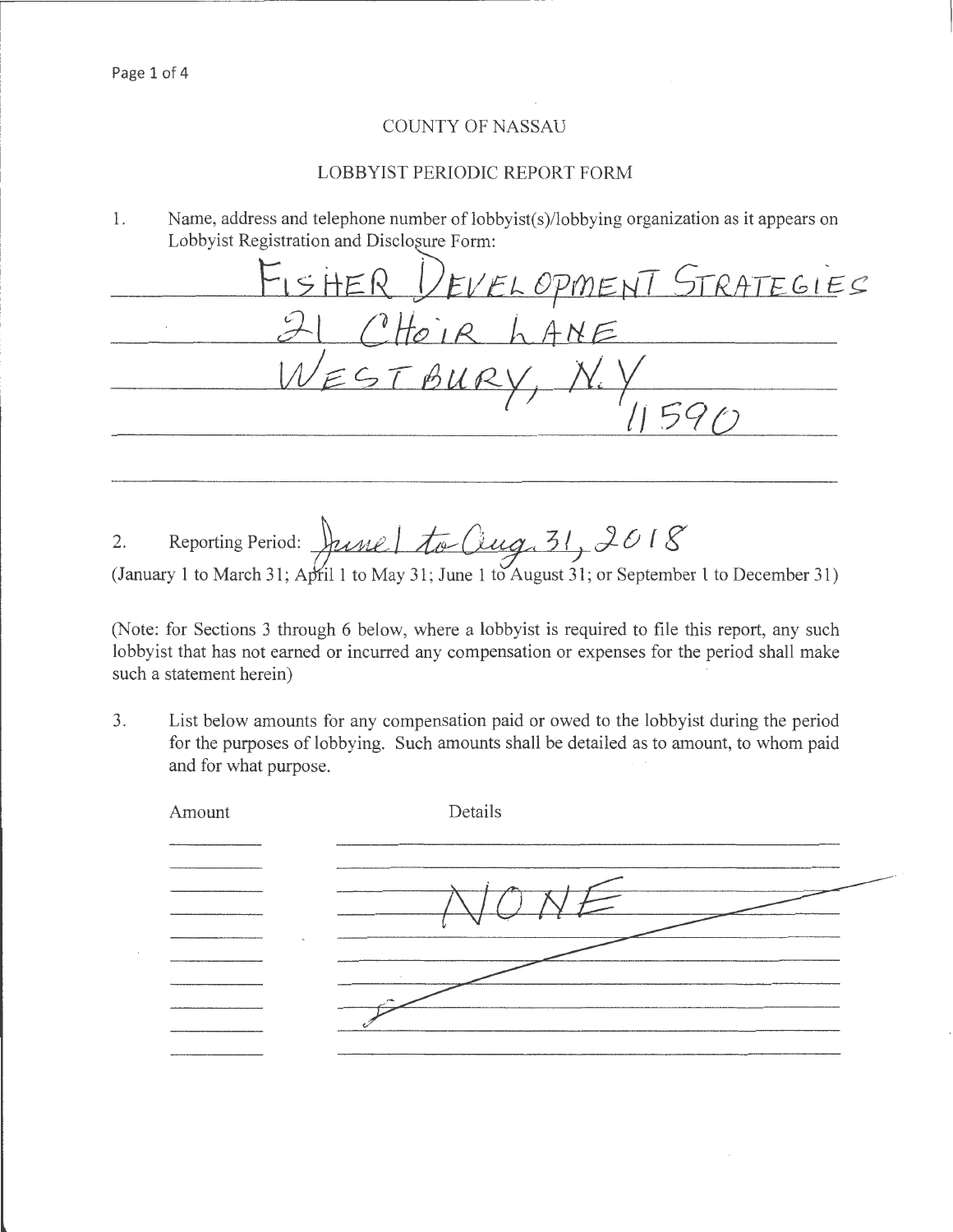NASSAU COMMUNITY COLLEGE GARDEN (  $2174$  $516 - 572 - 0611$ 

9. Describe lobbying activity conducted, or to be conducted, in Nassau County, and identify client(s) for each activity listed, during the Reporting Period.

 $N \circ N =$  $\sim 10^{22}$ 

10. The name of persons, organizations or governmental entities before whom the lobbyist has lobbied during the period.

 $\vee$ <sub>O</sub>NE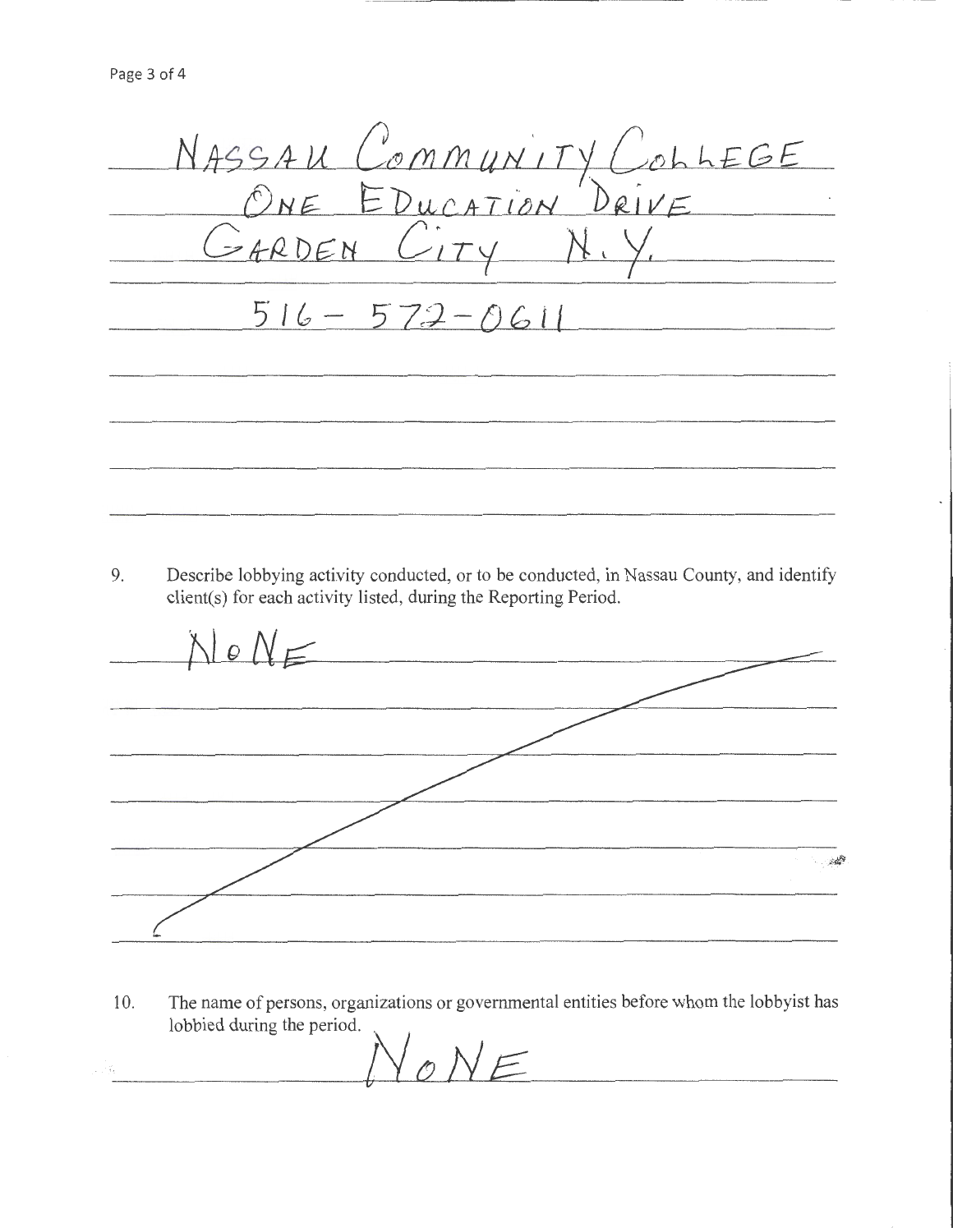4. List below the cumulative total amounts earned to date for lobbying year:

$$
NowE
$$

5. List below amounts for any expenses expended or incurred by the lobbyist during the period for the purposes of lobbying. Such amounts shall be detailed as to amount, to whom paid and for what purpose.

| Amount            | Details |
|-------------------|---------|
|                   |         |
| ,,,,,,,,,,,,,,,,, |         |
|                   |         |
|                   |         |
|                   |         |
|                   |         |
|                   |         |
|                   |         |
|                   |         |
|                   |         |

6. List below the cumulative total amounts expended to date for lobbying year:

 $N$ ONE

(In lieu of completing 7 through 10 below, you may attach a copy of your Lobbyist Registration and Disclosure Form, provided the information has not changed.)

7. List whether and where the lobbyist(s)/lobbying organization is registered as a lobbyist (e.g. Nassau County, New York State):

N.C. AND N.V.S

8. Name, address and telephone number of client(s) by whom, or on whose behalf, the lobbyist is retained, employed or designated.